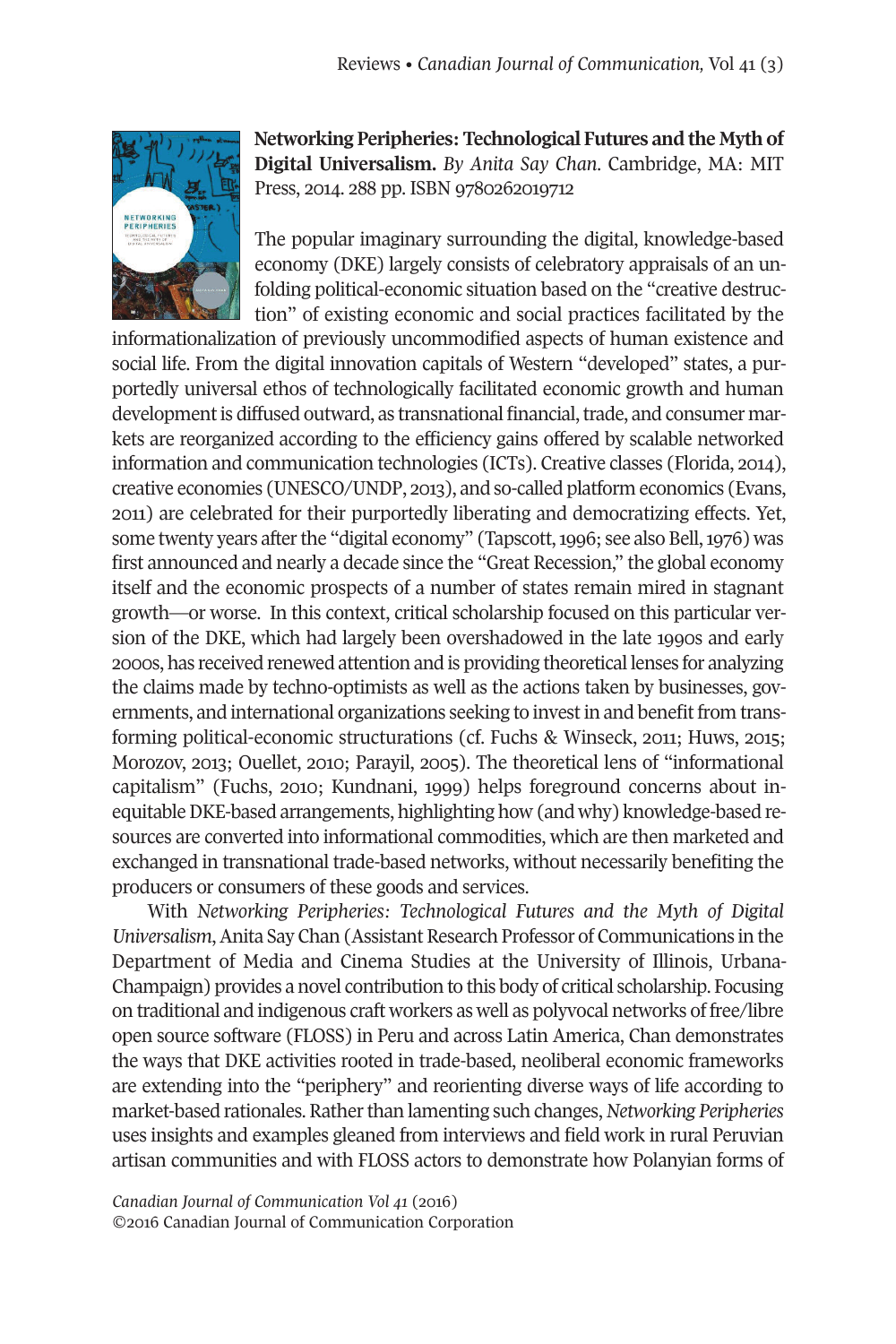"counter-movement" activity (Fraser, 2013; Polanyi, 1944) arise in response to (perceived and real) threats to established ways of life, resulting in efforts to negotiate and secure favourable outcomes for themselves as they become part of hyper-competitive transnational markets of the DKE.

In the preface and the introduction, Chan frames her fieldwork with an argument about "digital universalism" and the ways in which various forms of intellectual property (IP) law are central to the competitiveness of individuals, communities, states, and corporations in the broader context of the DKE and the other "information society initiatives" she discusses throughout. As others have argued elsewhere, IP law has been crucial to the expansion of the DKE (cf. Coombe & Turcotte, 2012; May, 1998; McNally, 2014): by providing legal and governance mechanisms for protecting the products of knowledge-based labour, IP law enables individuals, corporations, communities, and states to market their wares and promote economic growth and human development. International trade and legal regimes, most notably through the World Trade Organization (WTO) system and its Trade-Related Aspects of Intellectual Property Rights (TRIPS)Agreement, have worked to disseminate a predominatelyAnglo-Saxon version ofIP law, based on the economic priorities of developed states and the transnational corporations (TNCs) based in them, into the international community. As Chan argues, this dissemination of supposedly universal conceptions of IP law does not cohere with the realities and concerns of a majority of the world's population. In particular, communities with alternative knowledge management regimes based in traditional and indigenous conceptions of knowledge and authority must actively work to ensure that the precepts of an economic system based on IP and digital universalism do not entrench historically constructed forms of exclusion and precarity through models of development based on inequitable political-economic structurations.

Part 1 of the text focuses on the how these purportedly universal norms extend "Neoliberal Networks at the Periphery." Chan spends three chapters focusing on how state-sponsored development programs in Peru have recast the traditional pottery work of rural indigenous artisans as a form of informational labour. Through the use of a particular form of IP, Denomination of Origin (DO) titles, the Peruvian state seeks to encourage the differentiation of Chulucanas ceramics as a way of facilitating a competitive advantage based on affective attachments forthese products in the global marketplace. Quoting the World Intellectual Property Organization, Chan highlights how international organizations and nation-states view the expansion of IP systems as a means to "reward creativity, stimulate innovation and contribute to economic development while safeguarding the public interest" (p. 25). In this context, DOs are used to certify the regional characteristics of a particular good, attesting to the specific geographic and cultural conditions of their production. International and domestic development efforts are increasingly adopting DOs and other forms of IP to, as Chan argues, cultivate "enterprise villages" (p. 28) based on the existence and reorientation of traditional rural activities towards economic development. In doing so, such efforts reorient existing practices according to trade- and market-based systems rooted in a neoliberal economic rationale.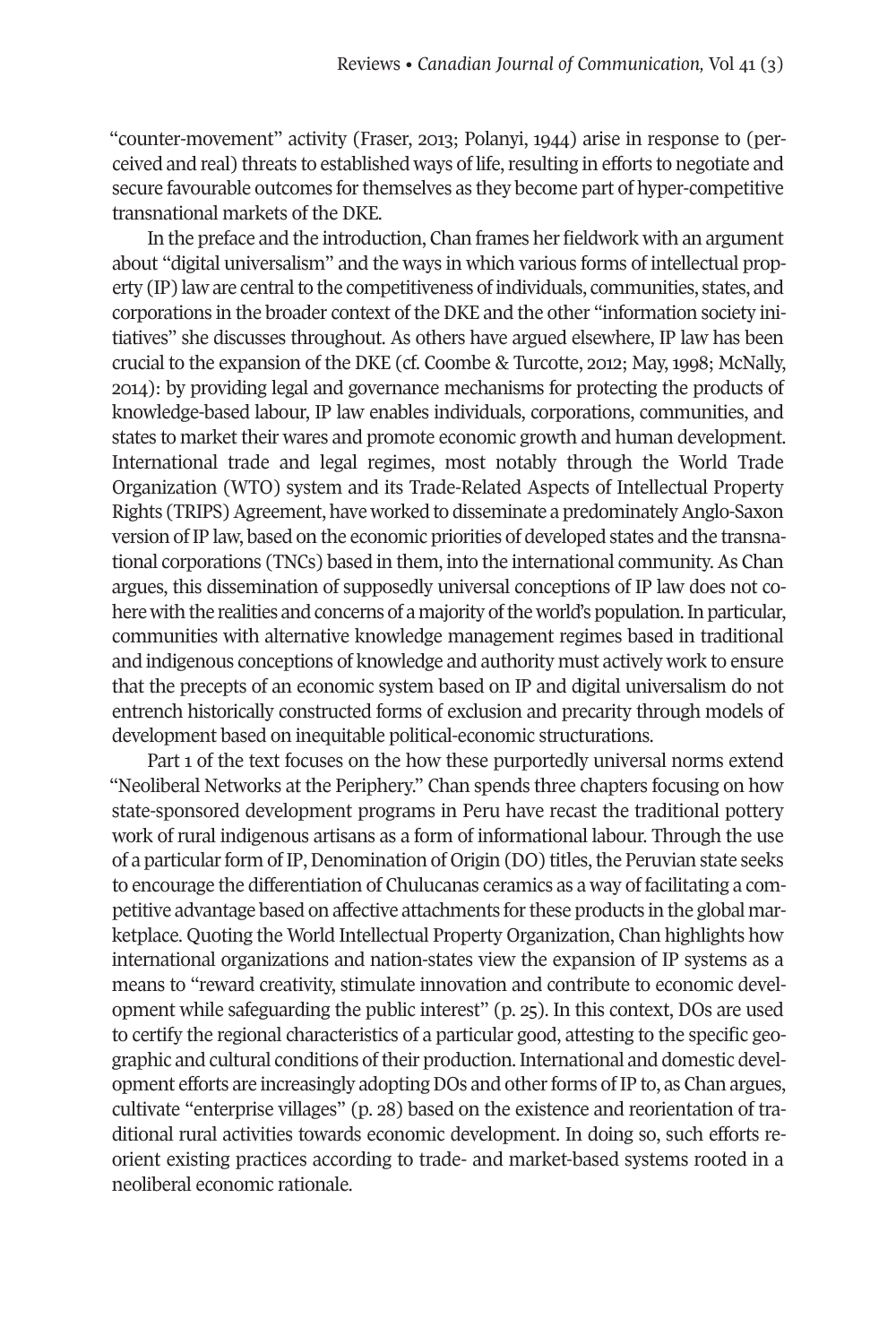As Chan demonstrates, although these initiatives offer the promise of economic growth and associated forms of human development, the application of neoliberal concepts in alternative contexts has transformative effects on the communities that become integrated into the neoliberal network(s): efforts to "improve" the "efficiency," capacity, and cost effectiveness of rural producers so that they are able to create enough standardized products to meet the demands of their exporting partners calls into question the very "authenticity" and "native purity" of the products being produced, protected, and promoted via the DOs. As well, the introduction of competitive markets into communities with alternative forms of authority and knowledge managementrecasts the ways in which communities interact with one another. Chan notes how the exclusionary nature of DOs, which are used to demarcate who may use the certification mark and in what contexts, leads to competitive relationships amongst rural artisans who are seeking to secure distribution contracts and access to transnational markets. This intra-communal competition helps to drive down the prices exporters are willing to pay for products, helping to establish—or re-assert—a dependence on foreign networks and transnational political-economic realities. Chan's research demonstrates how neoliberal norms associated with digital and/or technological universalism are absorbed, rejected, and re-articulated in diverse locales according to distinct local histories and specificities. The universal projections of information society initiatives in general, and informational capitalism in particular, are therefore called into question and re-negotiated according to the diverse concerns of the stakeholders involved.

In part 2 of *Networking Peripheries*, Chan similarly considers the activities of "polyvocal networks" of activists working within and through an alternative form of knowledge and IP management: free/libre open source software (FLOSS) activists. In general, the FLOSS Movement arose in tandem with the information society initiatives of the late twentieth and early twenty-first centuries. Importantly, however, FLOSS resists the IP universalism associated with exclusionary and individuated IP rights governance regimes and promotes collective and collaborative production of knowledge-based resources through "open source" software code. As Chan notes, for its advocates, FLOSS promises "to turn on their heads the dominant logics of software innovation and the established practices of closed, proprietary commercial development that most IT product markets relied on" (p. 117). For developing countries such as Peru, FLOSS also offers the ability to acquire and maintain software technologies at far less expensive rates than the rents necessary for purchasing and updating proprietary software from TNCs such as Microsoft.

Chan's research chronicles how advocates for FLOSS in Latin America coalesced around the efforts of Peruvian Congressman Edgar Villanueva and his efforts to mandate the consideration of less expensive and more adaptable forms of FLOSS software for use in state computers. Microsoft resisted Villanueva's efforts and the TNCs' general manager in Peru attacked Villanueva's bill "as a 'danger' to national security and to corporate intellectual property rights" (p.126). TheUnited States' ambassadorto Peru supported Microsoft's stance and warned the Peruvian government that the passage of the bill would damage relations between the two countries. Villanueva responded to Microsoft's claims in a 12 page letter, which "came to speak forthe interests of hack-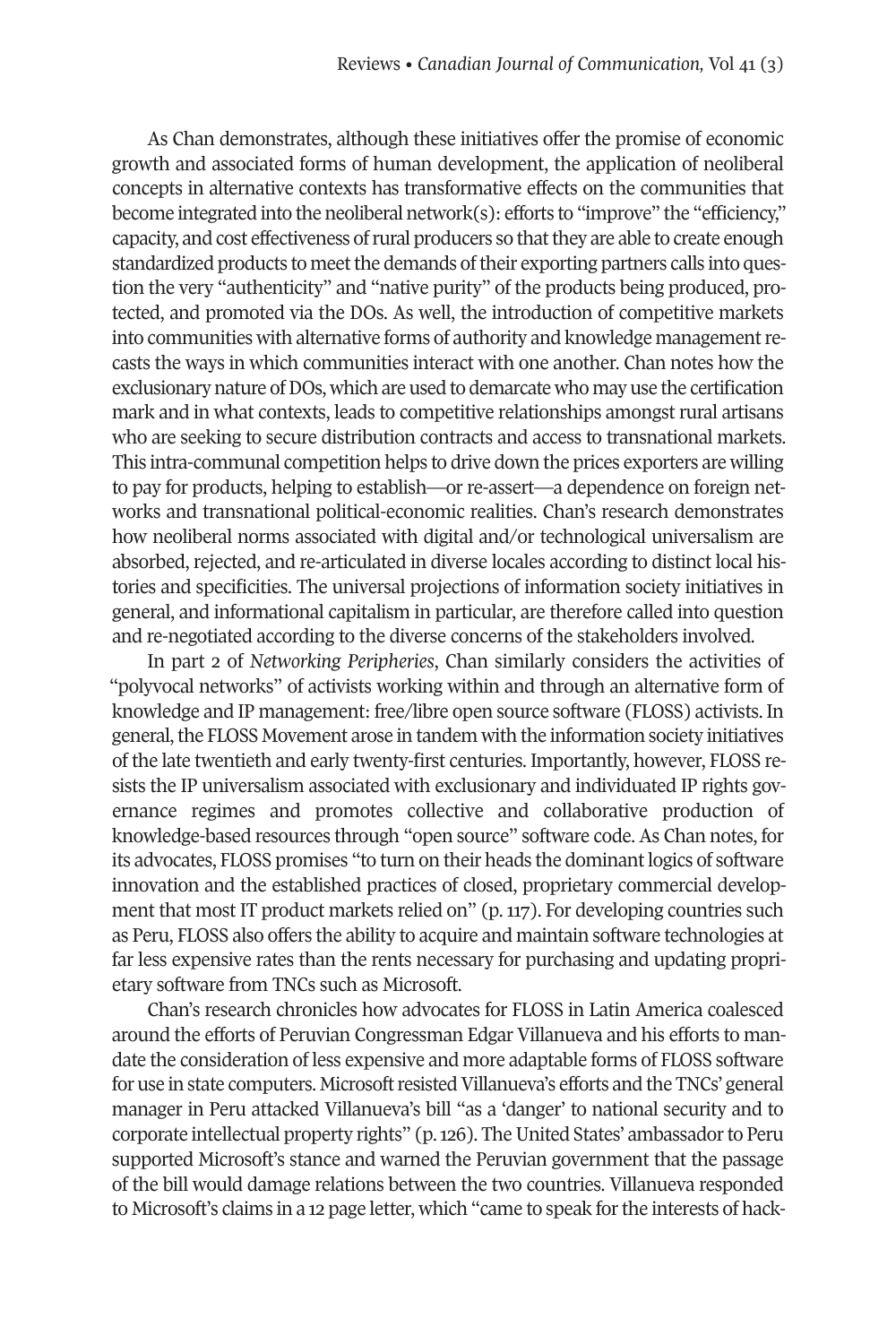ers and information activists, not merely in Peru and Latin America but also well around the world" (p.126). This letter was the result of discussions and co-ordination among the polyvocal network of FLOSS advocates across Latin America, who used this collective effort to systematically refute Microsoft's claims and provide further evidence in support of the bill's contents. The contents of the letter and legislation were specifically tailored to "notions of citizens' democratic rights in an emergent information society" and "became a way of critiquing contemporary political and economic structures and imagining the possibility of a more democratic, participatory public" (p. 139)—themes Chan further explores in chapters 5 and 6. The eventual successful passage of this bill helps to highlight the ways in which political counter-movements and actors are able to co-ordinate and oppose existing political-economic structurations, even when the leading promoters of a digitally universal information society are presenting them as inevitable and beneficial.

*Networking Peripheries* offers seemingly unrelated examples of local activities working in and against the expansionary nature and purportedly universalized conception of informational capitalism and theDKE. The expansion of neoliberal production networks into rural indigenous communities in Peru and the activities of polyvocal networks of FLOSS activists across LatinAmerica demonstrate the existence of countermovements working to re-negotiate the terms of their entrance into the DKE. Chan's work highlights that such counter-movements must not be regarded as passive participants who are absorbed into political-economic structurations emanating from elsewhere; instead, diverse communities, individuals, and networks actively articulate and advocate their own terms of entrance and existence within the confines oftransnational markets of economic relations and exchange. Chan's case studies demonstrate the "myth" surrounding digital and/or technological universalism, highlighting how alternative realities of and futures fortheDKE are possible atthe so-called peripheries of the "information society." Chan thus provides new examples of resistance against universalizing claims aboutthe potentials offered by digitaltechnological innovations. *Networking Peripheries* will be of interestto critical scholars working on the ever-evolving contours of the DKE, IP, and informational capitalism.

## **References**

- Bell, Daniel. (1976). *The coming of post-industrial society: A venture in social forecasting.* New York: Basic Books.
- Coombe, Rosemary J., & Turcotte, Joseph F. (2012). Cultural, political, and social implications of intellectual property law in an informational economy. In *UNESCO-EOLSS Joint Committee (Eds.), Encyclopedia of life support systems (EOLSS): Culture, civilization and human society* (np.). Oxford, UK: EOLSS Publishers. URL: <www.eolss.net> .
- Evans, David S. (2011). *Platform economics: Essays on multi-sided businesses.* Competition Policy International. URL: [http://www.marketplatforms.com/wp-content/uploads/Downloads](http://www.marketplatforms.com/wp-content/uploads/Downloads/Platform-Economics-Essays-on-Multi-Sided-Businesses.pdf) [/Platform-Economics-Essays-on-Multi-Sided-Businesses.pdf](http://www.marketplatforms.com/wp-content/uploads/Downloads/Platform-Economics-Essays-on-Multi-Sided-Businesses.pdf) .
- Florida, Richard. (2014). The creative class and economic development. *Economic Development Quarterly, 28*(3), 196–205.
- Fraser, Nancy. (2013). A triple movement? Parsing the politics of crisis after Polanyi. *New Left Review, 81,* 119–132.
- Fuchs, Christian. (2010). Labor in informational capitalism and on the internet. *The Information Society, 26*(3), 179–96.